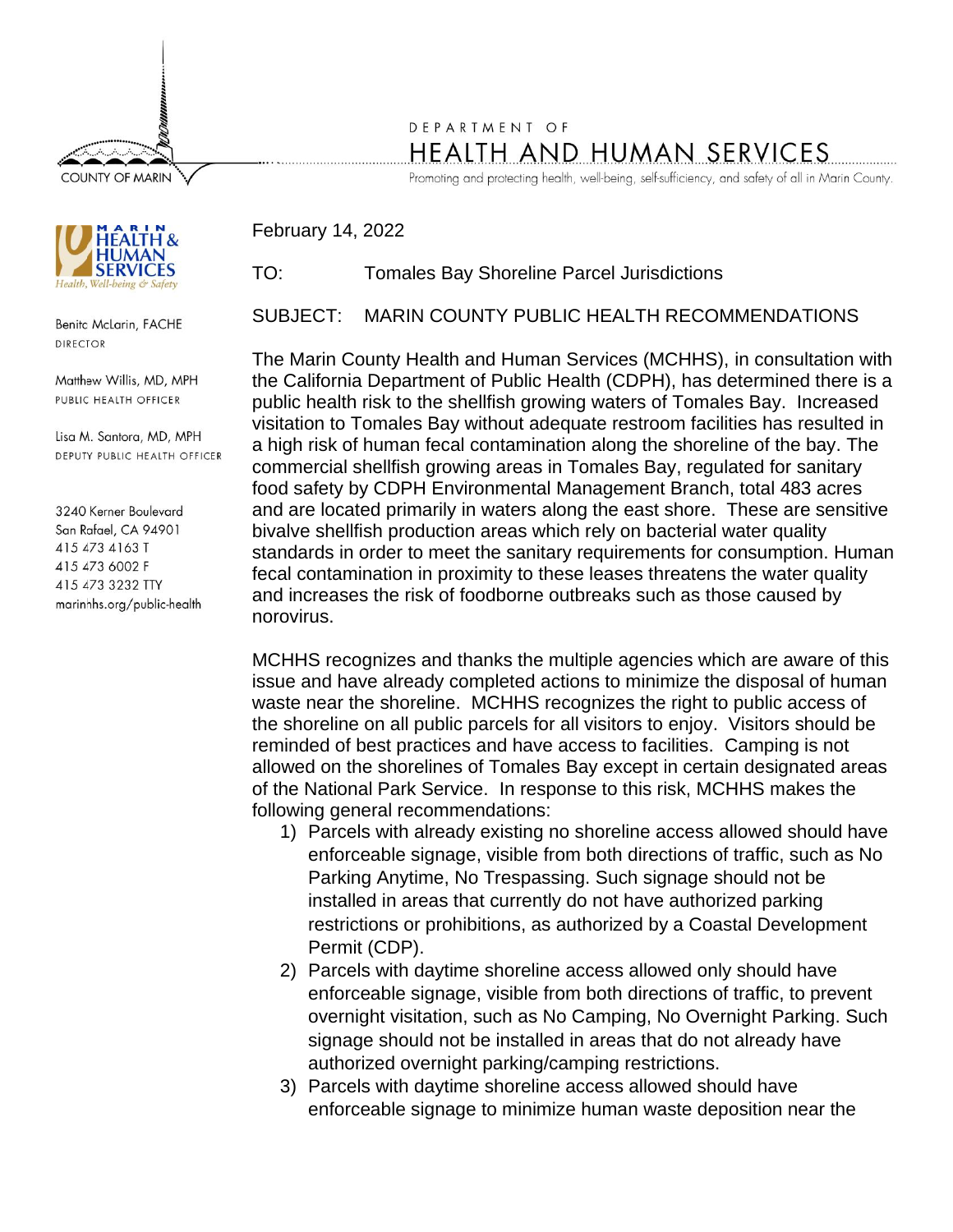PG. 2 OF 3 high tide line, such as Pack In, Pack Out, No Dumping, Fine for Littering, Open/Closed hours, etc.

- 4) Parcels with overnight shoreline access allowed should have enforceable signage to minimize human waste deposition near the high tide line, such as Pack In, Pack Out, No Dumping, Fine for Littering, Permit Required, etc.
- 5) Parcels with daytime or overnight shoreline access allowed should provide a restroom or port-a-potty, or when a permit is required, specific instructions for human waste disposal incorporated into the permit.
- 6) Parcels with boat launches should have a pump out station for disposing of human waste stored on vessels and a restroom or port-apotty.

All such signage, restroom facilities, and/or pump out stations would require a Coastal Development Permit (CDP) from Marin County and/or the California Coastal Commission. Restroom facilities and/or pump out stations would also need to conform to Marin County requirements. Agencies should consider both short-term and long-term solutions when reviewing these recommendations, as notably port-a-potties are not a permanent option. CDPH has identified the following parcels on the east shore of Tomales Bay which represent a high risk to aquaculture sanitation due to their close proximity to shellfish growing leases. Special attention should be given to these sites regarding the above recommendations:

- 1) Keys Creek Fishing Area (APN 10404012)
- 2) Hamlet (APN 10411008)
- 3) Grassy Point (APNs 10423021, 10423023, 10421015)
- 4) Marconi Cove Boat Launch (APN 10630011 privately owned & APN 10626002)
- 5) Tomasini Point (APNs 10629004, 10622033)

A map of Tomales Bay shoreline parcels and shellfish leases can be found here:

[https://experience.arcgis.com/experience/600cfe2d170049fab23ba92230a40](https://experience.arcgis.com/experience/600cfe2d170049fab23ba92230a40731) [731](https://experience.arcgis.com/experience/600cfe2d170049fab23ba92230a40731)

Thank you for your consideration in reviewing these recommendations and for your commitment to protecting the waters of Tomales Bay.

Sincerely,

Matthew D. Willis, MD, MPH Public Health Officer – County of Marin